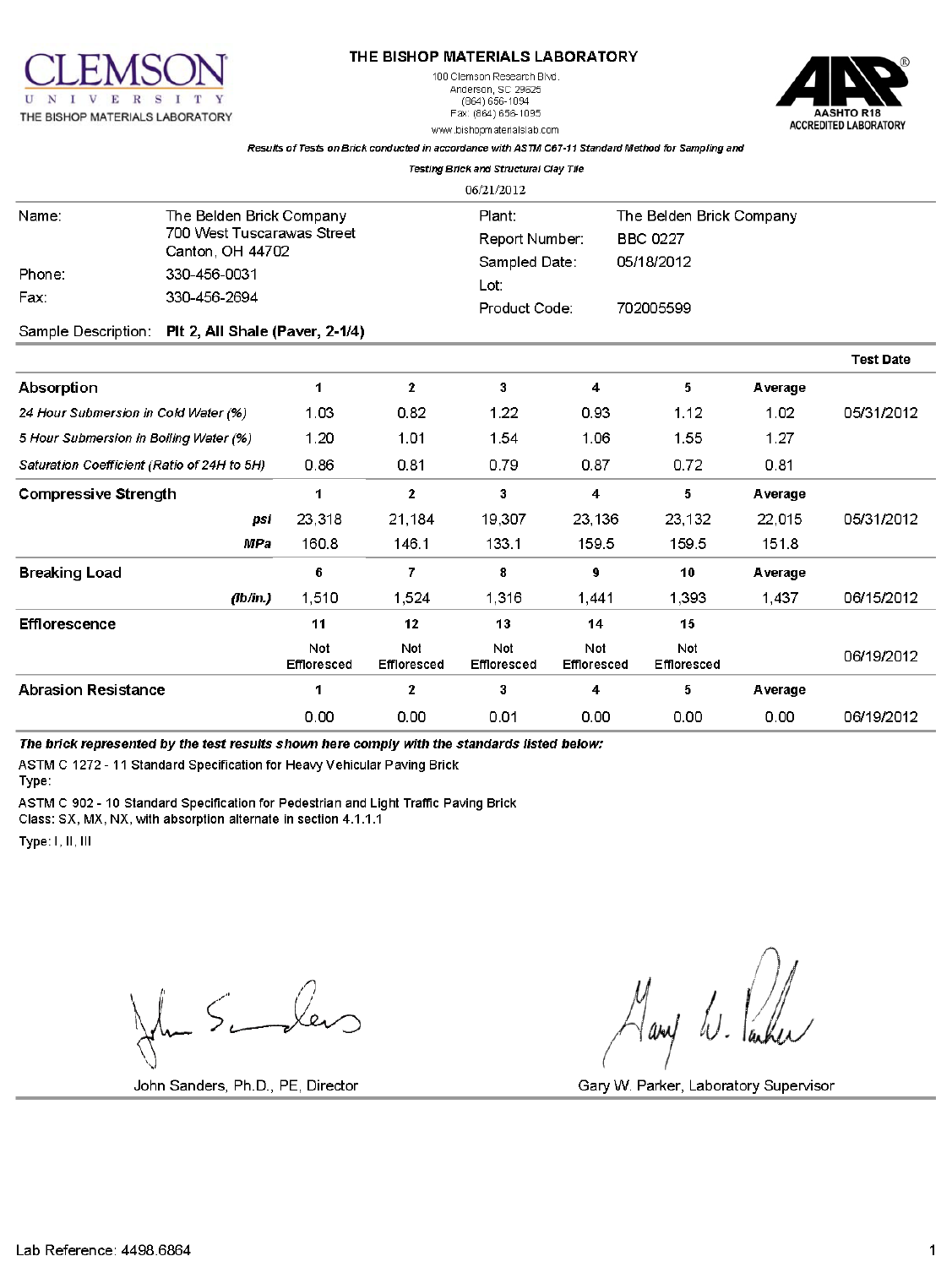

#### **THE BISHOP MATERIALS LABORATORY**

100 Clemson Research Blvd. Anderson, SC 29625 (864) 656-1094 Fax: (864) 656-1095 www.bishopmaterialslab.com



### *Results of Tests on Brick conducted in accordance with ASTM C67-09 Standard Method for Sampling and*

|                                             |                                                                                                            |                    |                    | <b>Testing Brick and Structural Clay Tile</b>                      |                           |                                                                                             |         |                  |
|---------------------------------------------|------------------------------------------------------------------------------------------------------------|--------------------|--------------------|--------------------------------------------------------------------|---------------------------|---------------------------------------------------------------------------------------------|---------|------------------|
|                                             |                                                                                                            |                    |                    | 07/15/2011                                                         |                           |                                                                                             |         |                  |
| Name:<br>Phone:<br>Fax:                     | The Belden Brick Company<br>700 West Tuscarawas Street<br>Canton, OH 44702<br>330-456-0031<br>330-456-2694 |                    |                    | Plant:<br>Report Number:<br>Sampled Date:<br>Lot:<br>Product Code: |                           | The Belden Brick Company<br><b>BBC-0173</b><br>06/21/2011                                   |         |                  |
| Sample Description:                         | Plant 2, All Shale Paver 2 3/4"                                                                            |                    |                    |                                                                    |                           |                                                                                             |         |                  |
|                                             |                                                                                                            |                    |                    |                                                                    |                           |                                                                                             |         | <b>Test Date</b> |
| <b>Absorption</b>                           |                                                                                                            | $\mathbf{1}$       | $\mathbf{2}$       | 3                                                                  | 4                         | 5                                                                                           | Average |                  |
| 24 Hour Submersion in Cold Water (%)        |                                                                                                            | 1.78               | 1.23               | 1.29                                                               | 1.82                      | 1.19                                                                                        | 1.46    | 07/07/2011       |
| 5 Hour Submersion in Boiling Water (%)      |                                                                                                            | 2.31               | 2.14               | 2.67                                                               | 2.16                      | 1.89                                                                                        | 2.23    |                  |
| Saturation Coefficient (Ratio of 24H to 5H) |                                                                                                            | 0.77               | 0.57               | 0.49                                                               | 0.84                      | 0.63                                                                                        | 0.66    |                  |
| ∤Compressive Strength                       |                                                                                                            | 1                  | $\mathbf{2}$       | 3                                                                  | 4                         | 5                                                                                           | Average |                  |
|                                             |                                                                                                            |                    |                    |                                                                    |                           | ps]/WWAXC2,681 /WWWWAXC3,274/WWWAXC2,054/WWWAXC2,193/WWWWAXC3,349/WWWAXC2,711/WWWW6/29/2011 |         |                  |
|                                             | <b>MPa</b>                                                                                                 | N <sub>156.4</sub> | >160.5             | >152.1                                                             | >153.0                    | >161.0                                                                                      | >156.6  |                  |
| <b>Breaking Load</b>                        |                                                                                                            | 6                  | $\overline{7}$     | 8                                                                  | 9                         | 10                                                                                          | Average |                  |
|                                             | (lb/in.)                                                                                                   | 2,452              | 2,205              | 2,465                                                              | 2,235                     | 2,374                                                                                       | 2.346   | 06/30/2011       |
| <b>Efflorescence</b>                        |                                                                                                            | 11                 | 12                 | 13                                                                 | 14                        | 15                                                                                          |         |                  |
|                                             |                                                                                                            | Not<br>Effloresced | Not<br>Effloresced | <b>Not</b><br>Effloresced                                          | <b>Not</b><br>Effloresced | Not<br>Effloresced                                                                          |         | 07/13/2011       |
| <b>IRA</b>                                  |                                                                                                            | 6                  | 7                  | 8                                                                  | 9                         | 10                                                                                          | Average |                  |
|                                             | q/min                                                                                                      | 2.0                | 2.3                | 2.2                                                                | 2.2                       | 2.1                                                                                         | 2.2     | 06/30/2011       |
| <b>Abrasion Resistance</b>                  |                                                                                                            | $\mathbf{1}$       | $\mathbf{2}$       | 3                                                                  | 4                         | 5                                                                                           | Average |                  |
|                                             |                                                                                                            | 0.01               | 0.01               | 0.01                                                               | 0.01                      | 0.01                                                                                        | 0.01    | 06/30/2011       |

*The brick represented by the test results shown here comply with the standards listed below:*

ASTM C 1272 - 10 Standard Specification for Heavy Vehicular Paving Brick

Type: R, F

ASTM C 902 - 10 Standard Specification for Pedestrian and Light Traffic Paving Brick

Class: SX, MX, NX, with absorption alternate in section 4.1.1.1

Type: I, II, III

# **NOTES**

*-\*Compressive strength load values exceeded maximum capacity of the strength machine.*

 $\ln 5$  ber

John Sanders, Ph.D., PE, Associate Director for Operations Gary W. Parker, Laboratory Supervisor

Hary W. Parker